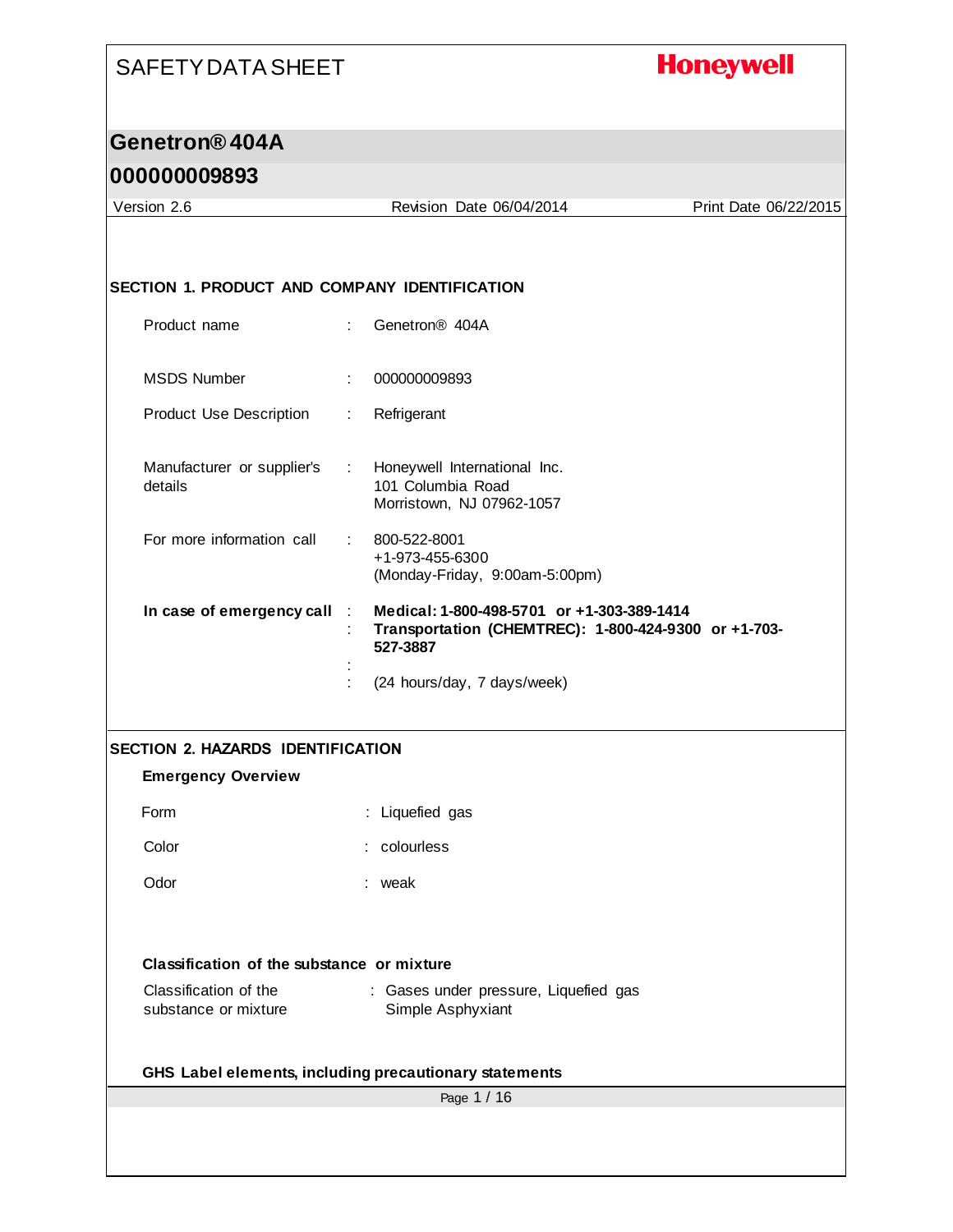# SAFETY DATA SHEET **Honeywell Genetron® 404A 000000009893** Version 2.6 Revision Date 06/04/2014 Print Date 06/22/2015 Symbol(s) : Signal word : Warning Hazard statements : Contains gas under pressure; may explode if heated. May displace oxygen and cause rapid suffocation. Precautionary statements : **Storage:**  Protect from sunlight. Store in a well-ventilated place. Hazards not otherwise : May cause cardiac arrhythmia. classified May cause frostbite. May cause eye and skin irritation. **Carcinogenicity** No component of this product present at levels greater than or equal to 0.1% is identified as a known or anticipated carcinogen by NTP, IARC, or OSHA. **SECTION 3. COMPOSITION/INFORMATION ON INGREDIENTS** Chemical nature : Mixture Chemical Name CAS-No. CAS-No. Concentration 1,1,1-Trifluoroethane 420-46-2 52.00 % Pentafluoroethane 354-33-6 44.00 % 1,1,1,2-Tetrafluoroethane 811-97-2 4.00 % **SECTION 4. FIRST AID MEASURES**Page 2 / 16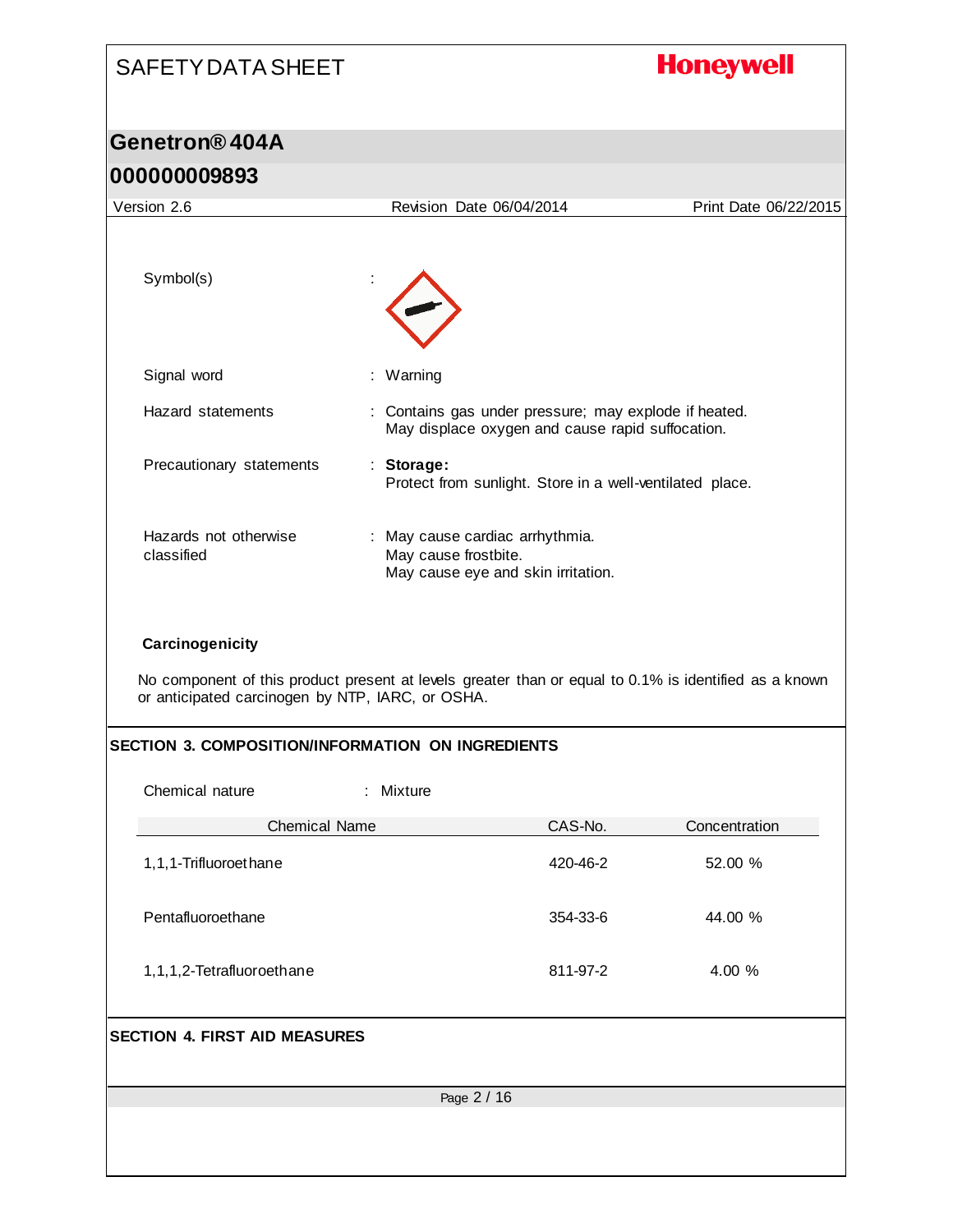# **Honeywell**

| <u>UUUUUUUUJOYJ</u>                     |                                                                                                                                                                                                                                                                                                                                                  |                       |  |  |
|-----------------------------------------|--------------------------------------------------------------------------------------------------------------------------------------------------------------------------------------------------------------------------------------------------------------------------------------------------------------------------------------------------|-----------------------|--|--|
| Version 2.6                             | Revision Date 06/04/2014                                                                                                                                                                                                                                                                                                                         | Print Date 06/22/2015 |  |  |
|                                         |                                                                                                                                                                                                                                                                                                                                                  |                       |  |  |
| Inhalation                              | Move to fresh air. If breathing is irregular or stopped,<br>administer artificial respiration. Use oxygen as required,<br>provided a qualified operator is present. Call a physician. Do<br>not give drugs from adrenaline-ephedrine group.                                                                                                      |                       |  |  |
| Skin contact                            | After contact with skin, wash immediately with plenty of water.<br>If there is evidence of frostbite, bathe (do not rub) with<br>lukewarm (not hot) water. If water is not available, cover with a<br>clean, soft cloth or similar covering. If symptoms persist, call a<br>physician.                                                           |                       |  |  |
| Eye contact                             | Rinse immediately with plenty of water, also under the eyelids,<br>for at least 15 minutes. In case of frostbite water should be<br>lukewarm, not hot. If symptoms persist, call a physician.                                                                                                                                                    |                       |  |  |
| Ingestion                               | Unlikely route of exposure. As this product is a gas, refer to the<br>inhalation section. Do not induce vomiting without medical<br>advice. Call a physician immediately.                                                                                                                                                                        |                       |  |  |
| Notes to physician                      |                                                                                                                                                                                                                                                                                                                                                  |                       |  |  |
| Treatment                               | Because of the possible disturbances of cardiac rhythm,<br>catecholamine drugs, such as epinephrine, should be used<br>with special caution and only in situations of emergency life<br>support. Treatment of overexposure should be directed at the<br>control of symptoms and the clinical conditions. Treat frost-<br>bitten areas as needed. |                       |  |  |
| <b>SECTION 5. FIREFIGHTING MEASURES</b> |                                                                                                                                                                                                                                                                                                                                                  |                       |  |  |
| Suitable extinguishing media            | The product is not flammable.<br><b>ASHRAE 34</b><br>Use water spray, alcohol-resistant foam, dry chemical or<br>carbon dioxide.<br>Use extinguishing measures that are appropriate to local<br>circumstances and the surrounding environment.                                                                                                   |                       |  |  |
| Specific hazards during<br>firefighting | Contents under pressure.<br>This product is not flammable at ambient temperatures and<br>atmospheric pressure.<br>However, this material can ignite when mixed with air under<br>pressure and exposed to strong ignition sources.                                                                                                                |                       |  |  |
|                                         | Page 3 / 16                                                                                                                                                                                                                                                                                                                                      |                       |  |  |
|                                         |                                                                                                                                                                                                                                                                                                                                                  |                       |  |  |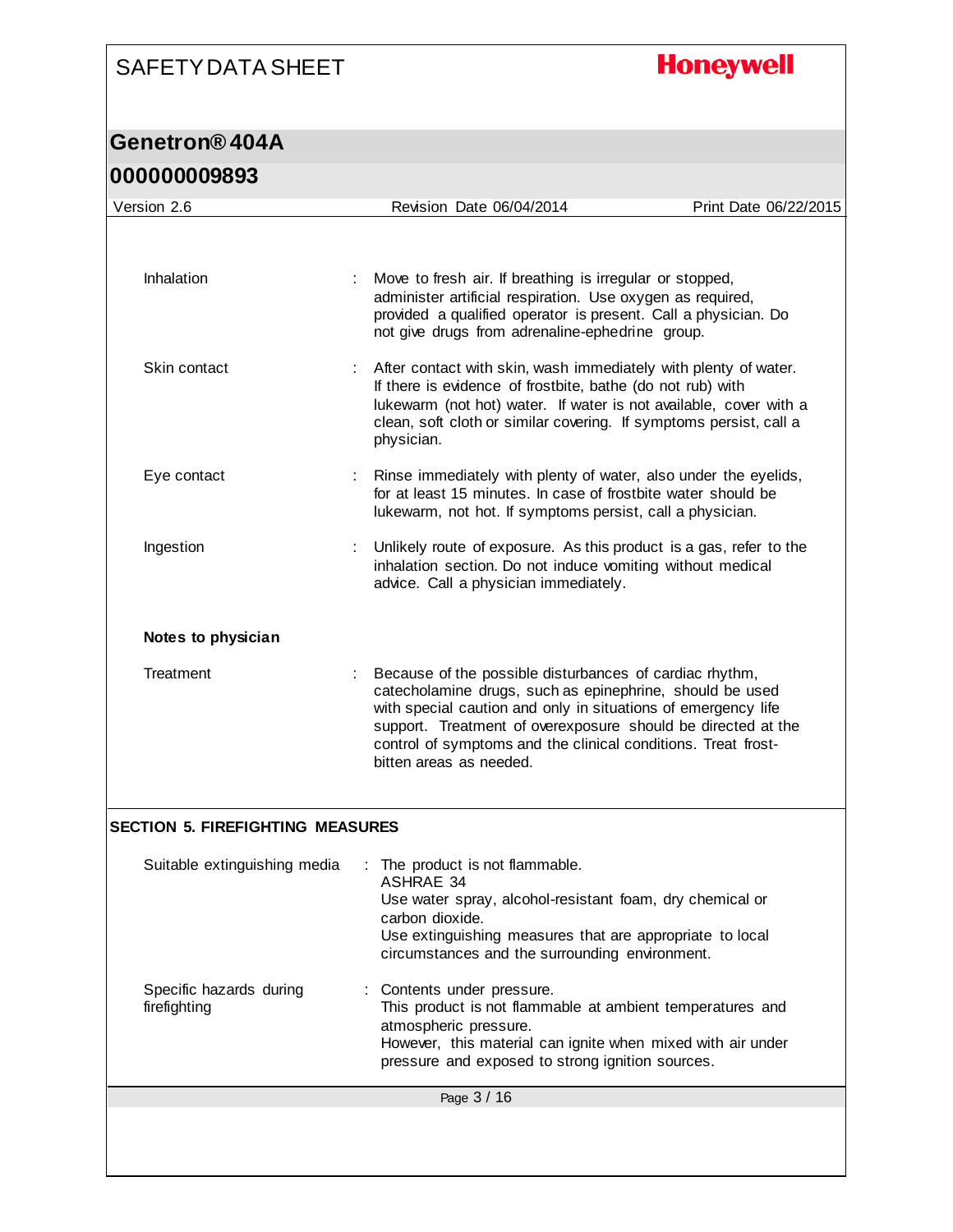# **Honeywell**

| uuuuuuuuu                                        |                                                                                                                                                                                       |                                                                                                                                                                               |                       |  |  |
|--------------------------------------------------|---------------------------------------------------------------------------------------------------------------------------------------------------------------------------------------|-------------------------------------------------------------------------------------------------------------------------------------------------------------------------------|-----------------------|--|--|
| Version 2.6                                      |                                                                                                                                                                                       | Revision Date 06/04/2014                                                                                                                                                      | Print Date 06/22/2015 |  |  |
|                                                  |                                                                                                                                                                                       |                                                                                                                                                                               |                       |  |  |
|                                                  |                                                                                                                                                                                       | Container may rupture on heating.<br>Cool closed containers exposed to fire with water spray.<br>Do not allow run-off from fire fighting to enter drains or water<br>courses. |                       |  |  |
|                                                  | Vapours are heavier than air and can cause suffocation by<br>reducing oxygen available for breathing.<br>In case of fire hazardous decomposition products may be<br>produced such as: |                                                                                                                                                                               |                       |  |  |
|                                                  |                                                                                                                                                                                       | Hydrogen fluoride<br>Carbon monoxide<br>Carbon dioxide (CO2)<br>Carbonyl halides                                                                                              |                       |  |  |
| Special protective equipment<br>for firefighters |                                                                                                                                                                                       | In the event of fire and/or explosion do not breathe fumes.<br>Wear self-contained breathing apparatus and protective suit.<br>No unprotected exposed skin areas.             |                       |  |  |
| Further information                              |                                                                                                                                                                                       | Use extinguishing measures that are appropriate to local<br>circumstances and the surrounding environment.                                                                    |                       |  |  |
|                                                  |                                                                                                                                                                                       |                                                                                                                                                                               |                       |  |  |
|                                                  |                                                                                                                                                                                       |                                                                                                                                                                               |                       |  |  |
| SECTION 6. ACCIDENTAL RELEASE MEASURES           |                                                                                                                                                                                       |                                                                                                                                                                               |                       |  |  |
| Personal precautions                             |                                                                                                                                                                                       | Immediately evacuate personnel to safe areas.<br>Keep people away from and upwind of spill/leak.<br>Wear personal protective equipment. Unprotected persons                   |                       |  |  |
|                                                  |                                                                                                                                                                                       | must be kept away.                                                                                                                                                            |                       |  |  |
|                                                  |                                                                                                                                                                                       | Remove all sources of ignition.<br>Avoid skin contact with leaking liquid (danger of frostbite).                                                                              |                       |  |  |
|                                                  |                                                                                                                                                                                       | Ventilate the area.                                                                                                                                                           |                       |  |  |
|                                                  |                                                                                                                                                                                       | After release, disperses into the air.<br>Vapours are heavier than air and can cause suffocation by<br>reducing oxygen available for breathing.                               |                       |  |  |
|                                                  |                                                                                                                                                                                       | Avoid accumulation of vapours in low areas.<br>Unprotected personnel should not return until air has been                                                                     |                       |  |  |
|                                                  |                                                                                                                                                                                       | tested and determined safe.<br>Ensure that the oxygen content is $>= 19.5\%$ .                                                                                                |                       |  |  |
| Environmental precautions                        |                                                                                                                                                                                       | Prevent further leakage or spillage if safe to do so.<br>The product evapourates readily.                                                                                     |                       |  |  |
| Methods for cleaning up                          |                                                                                                                                                                                       | Ventilate the area.                                                                                                                                                           |                       |  |  |
|                                                  |                                                                                                                                                                                       | Page 4 / 16                                                                                                                                                                   |                       |  |  |
|                                                  |                                                                                                                                                                                       |                                                                                                                                                                               |                       |  |  |
|                                                  |                                                                                                                                                                                       |                                                                                                                                                                               |                       |  |  |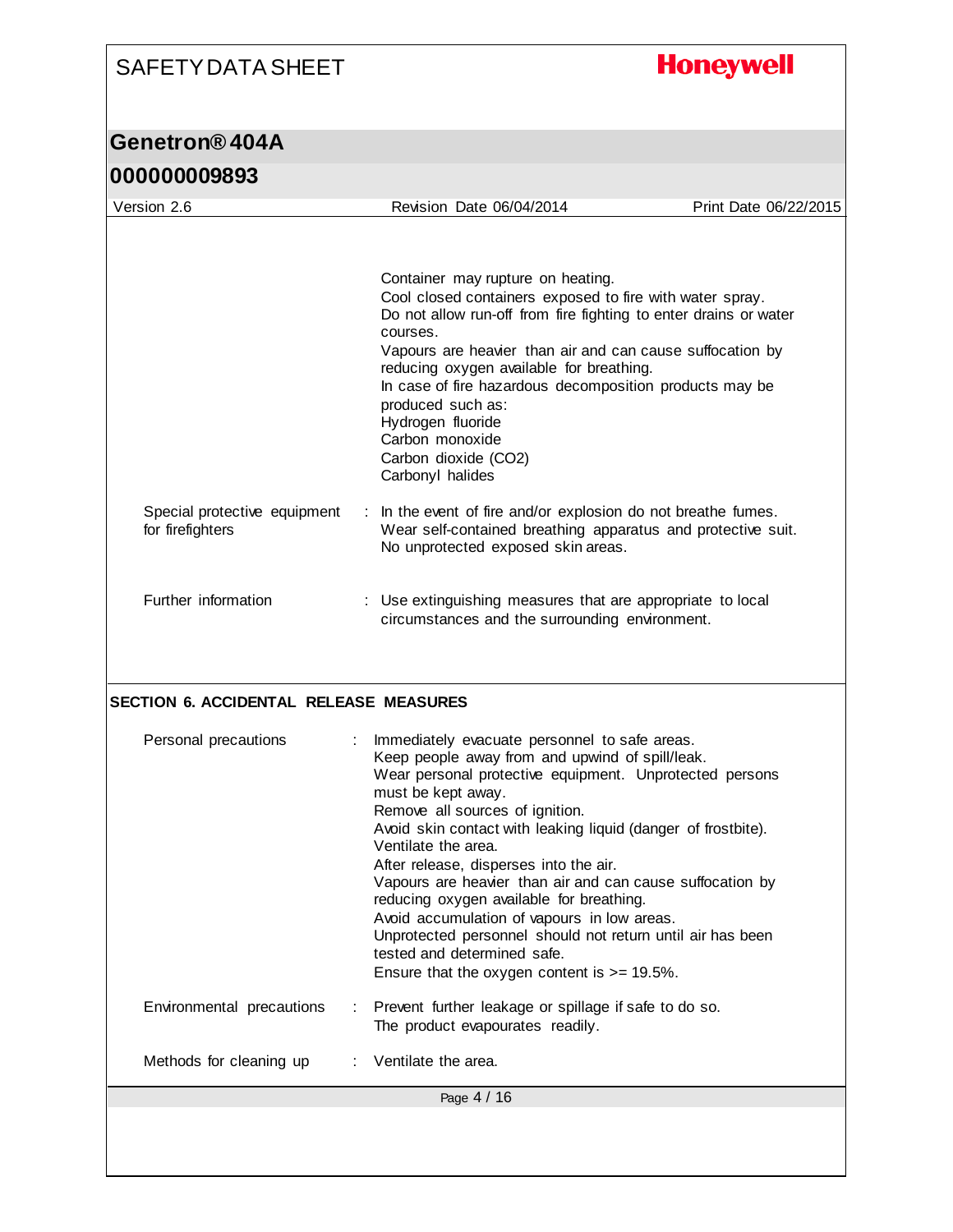#### **Honeywell** SAFETY DATA SHEET **Genetron® 404A 000000009893** Version 2.6 Revision Date 06/04/2014 Print Date 06/22/2015 **SECTION 7. HANDLING AND STORAGE Handling** Handling : Handle with care. Avoid inhalation of vapour or mist. Do not get in eyes, on skin, or on clothing. Wear personal protective equipment. Pressurized container. Protect from sunlight and do not expose to temperatures exceeding 50 °C. Follow all standard safety precautions for handling and use of compressed gas cylinders. Use authorized cylinders only. Protect cylinders from physical damage. Do not puncture or drop cylinders, expose them to open flame or excessive heat. Do not pierce or burn, even after use. Do not spray on a naked flame or any incandescent material. Do not remove screw cap until immediately ready for use. Always replace cap after use. Advice on protection : The product is not flammable. against fire and explosion Can form a combustible mixture with air at pressures above atmospheric pressure.

#### **Storage**

| Requirements for storage<br>areas and containers | Pressurized container: protect from sunlight and do not expose<br>to temperatures exceeding 50 °C. Do not pierce or burn, even<br>after use. |
|--------------------------------------------------|----------------------------------------------------------------------------------------------------------------------------------------------|
|                                                  | Keep containers tightly closed in a dry, cool and well-ventilated<br>place.                                                                  |
|                                                  | Storage rooms must be properly ventilated.                                                                                                   |
|                                                  | Ensure adequate ventilation, especially in confined areas.                                                                                   |
|                                                  | Protect cylinders from physical damage.                                                                                                      |

#### **SECTION 8. EXPOSURE CONTROLS/PERSONAL PROTECTION**

| : Do not breathe vapour.<br>Protective measures<br>Do not get in eyes, on skin, or on clothing. |
|-------------------------------------------------------------------------------------------------|
| Page 5 / 16                                                                                     |
|                                                                                                 |
|                                                                                                 |
|                                                                                                 |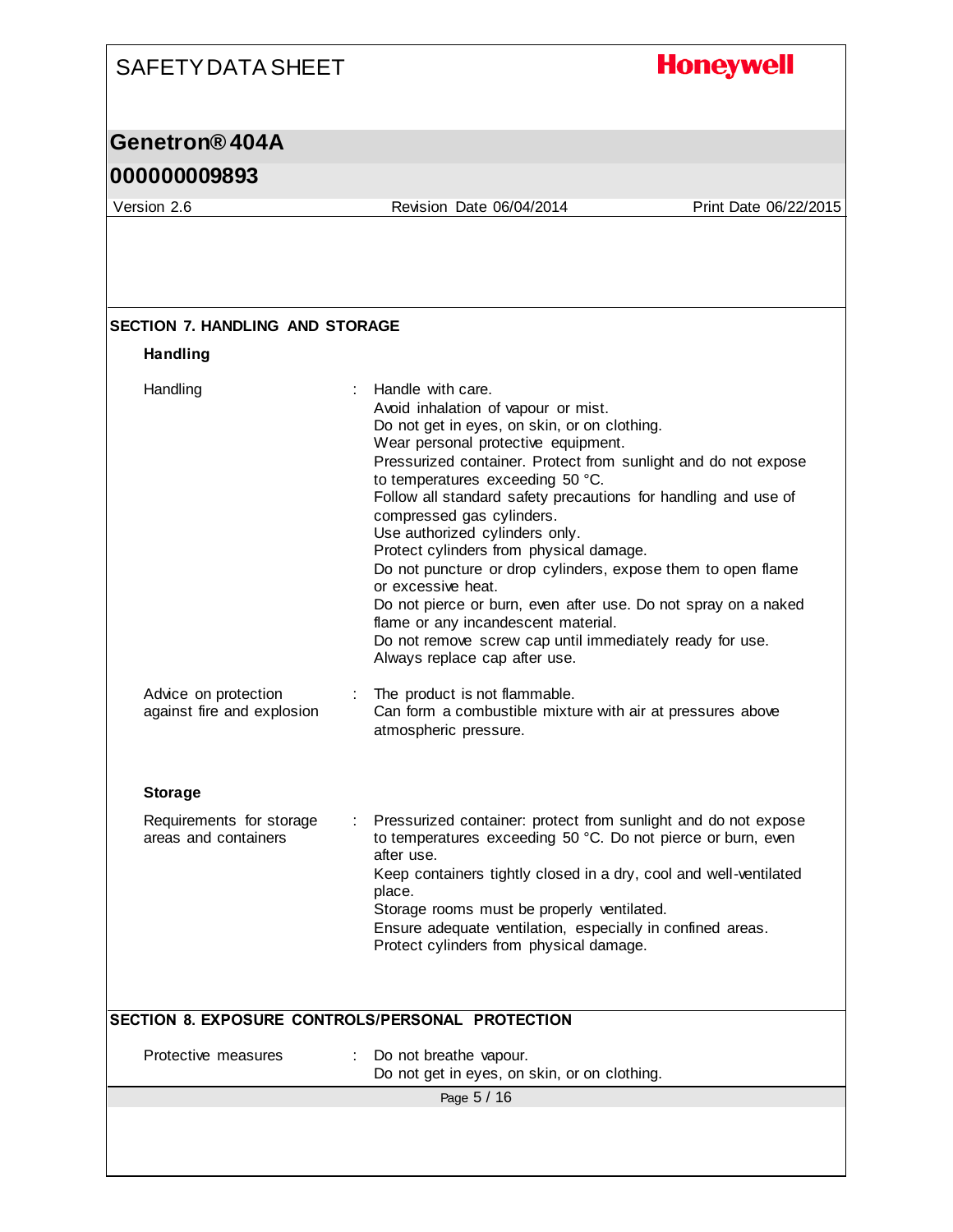# **Honeywell**

| Revision Date 06/04/2014<br>Ensure that eyewash stations and safety showers are close to<br>the workstation location.<br>General room ventilation is adequate for storage and handling.<br>Engineering measures<br>÷<br>Perform filling operations only at stations with exhaust<br>ventilation facilities.<br>Eye protection<br>Wear as appropriate:<br>÷<br>Safety glasses with side-shields<br>If splashes are likely to occur, wear:<br>Goggles or face shield, giving complete protection to eyes<br>Hand protection<br>Leather gloves<br>÷<br>In case of contact through splashing:<br>Protective gloves<br>Neoprene gloves<br>Polyvinyl alcohol or nitrile- butyl-rubber gloves<br>Skin and body protection<br>: Avoid skin contact with leaking liquid (danger of frostbite).<br>Wear cold insulating gloves/ face shield/ eye protection.<br>Respiratory protection<br>In case of insufficient ventilation, wear suitable respiratory<br>equipment.<br>Wear a positive-pressure supplied-air respirator.<br>Vapours are heavier than air and can cause suffocation by<br>reducing oxygen available for breathing.<br>For rescue and maintenance work in storage tanks use self-<br>contained breathing apparatus.<br>Handle in accordance with good industrial hygiene and safety<br>Hygiene measures<br>practice.<br>Ensure adequate ventilation, especially in confined areas.<br>Do not get in eyes, on skin, or on clothing.<br>Remove and wash contaminated clothing before re-use.<br>Keep working clothes separately.<br><b>Exposure Guidelines</b><br>Components<br>CAS-No.<br>Value<br>Control<br>Upda<br><b>Basis</b><br>parameters<br>te<br>1, 1, 1<br>TWA:<br>Honeywell: Limit<br>420-46-2<br>$(1,000$ ppm $)$<br>Trifluoroethane<br>time<br>established by<br>Honeywell<br>weighted<br>International Inc.<br>average | 000000009893<br>Version 2.6 |  |  |  | Print Date 06/22/2015 |
|--------------------------------------------------------------------------------------------------------------------------------------------------------------------------------------------------------------------------------------------------------------------------------------------------------------------------------------------------------------------------------------------------------------------------------------------------------------------------------------------------------------------------------------------------------------------------------------------------------------------------------------------------------------------------------------------------------------------------------------------------------------------------------------------------------------------------------------------------------------------------------------------------------------------------------------------------------------------------------------------------------------------------------------------------------------------------------------------------------------------------------------------------------------------------------------------------------------------------------------------------------------------------------------------------------------------------------------------------------------------------------------------------------------------------------------------------------------------------------------------------------------------------------------------------------------------------------------------------------------------------------------------------------------------------------------------------------------------------------------------------------------------------------------------------------------------------------------------|-----------------------------|--|--|--|-----------------------|
|                                                                                                                                                                                                                                                                                                                                                                                                                                                                                                                                                                                                                                                                                                                                                                                                                                                                                                                                                                                                                                                                                                                                                                                                                                                                                                                                                                                                                                                                                                                                                                                                                                                                                                                                                                                                                                            |                             |  |  |  |                       |
|                                                                                                                                                                                                                                                                                                                                                                                                                                                                                                                                                                                                                                                                                                                                                                                                                                                                                                                                                                                                                                                                                                                                                                                                                                                                                                                                                                                                                                                                                                                                                                                                                                                                                                                                                                                                                                            |                             |  |  |  |                       |
|                                                                                                                                                                                                                                                                                                                                                                                                                                                                                                                                                                                                                                                                                                                                                                                                                                                                                                                                                                                                                                                                                                                                                                                                                                                                                                                                                                                                                                                                                                                                                                                                                                                                                                                                                                                                                                            |                             |  |  |  |                       |
|                                                                                                                                                                                                                                                                                                                                                                                                                                                                                                                                                                                                                                                                                                                                                                                                                                                                                                                                                                                                                                                                                                                                                                                                                                                                                                                                                                                                                                                                                                                                                                                                                                                                                                                                                                                                                                            |                             |  |  |  |                       |
|                                                                                                                                                                                                                                                                                                                                                                                                                                                                                                                                                                                                                                                                                                                                                                                                                                                                                                                                                                                                                                                                                                                                                                                                                                                                                                                                                                                                                                                                                                                                                                                                                                                                                                                                                                                                                                            |                             |  |  |  |                       |
|                                                                                                                                                                                                                                                                                                                                                                                                                                                                                                                                                                                                                                                                                                                                                                                                                                                                                                                                                                                                                                                                                                                                                                                                                                                                                                                                                                                                                                                                                                                                                                                                                                                                                                                                                                                                                                            |                             |  |  |  |                       |
|                                                                                                                                                                                                                                                                                                                                                                                                                                                                                                                                                                                                                                                                                                                                                                                                                                                                                                                                                                                                                                                                                                                                                                                                                                                                                                                                                                                                                                                                                                                                                                                                                                                                                                                                                                                                                                            |                             |  |  |  |                       |
|                                                                                                                                                                                                                                                                                                                                                                                                                                                                                                                                                                                                                                                                                                                                                                                                                                                                                                                                                                                                                                                                                                                                                                                                                                                                                                                                                                                                                                                                                                                                                                                                                                                                                                                                                                                                                                            |                             |  |  |  |                       |
|                                                                                                                                                                                                                                                                                                                                                                                                                                                                                                                                                                                                                                                                                                                                                                                                                                                                                                                                                                                                                                                                                                                                                                                                                                                                                                                                                                                                                                                                                                                                                                                                                                                                                                                                                                                                                                            |                             |  |  |  |                       |
|                                                                                                                                                                                                                                                                                                                                                                                                                                                                                                                                                                                                                                                                                                                                                                                                                                                                                                                                                                                                                                                                                                                                                                                                                                                                                                                                                                                                                                                                                                                                                                                                                                                                                                                                                                                                                                            |                             |  |  |  |                       |
|                                                                                                                                                                                                                                                                                                                                                                                                                                                                                                                                                                                                                                                                                                                                                                                                                                                                                                                                                                                                                                                                                                                                                                                                                                                                                                                                                                                                                                                                                                                                                                                                                                                                                                                                                                                                                                            |                             |  |  |  |                       |
| Page 6 / 16                                                                                                                                                                                                                                                                                                                                                                                                                                                                                                                                                                                                                                                                                                                                                                                                                                                                                                                                                                                                                                                                                                                                                                                                                                                                                                                                                                                                                                                                                                                                                                                                                                                                                                                                                                                                                                |                             |  |  |  |                       |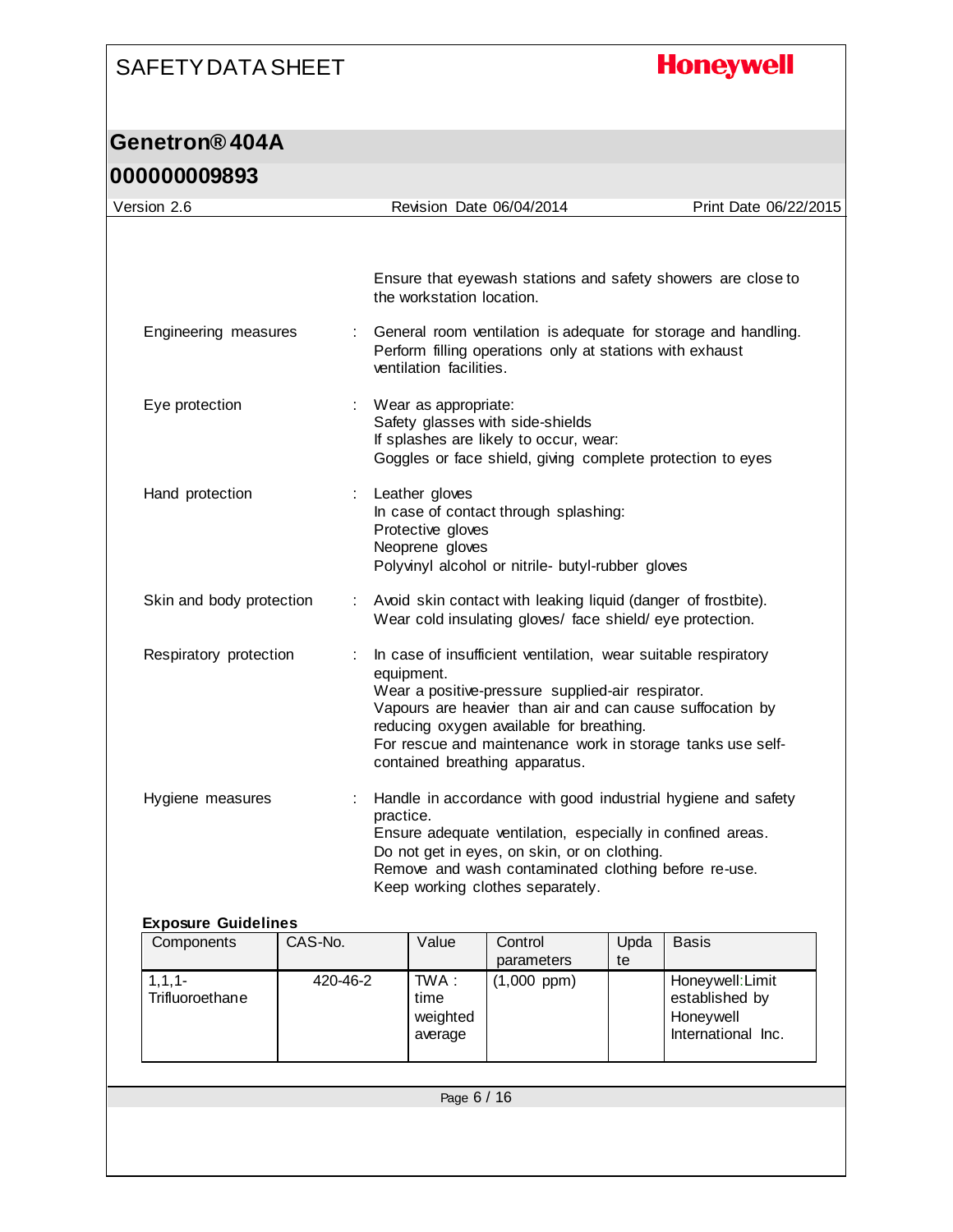### **Honeywell**

#### **Genetron® 404A**

#### **000000009893**

Page 7 / 16 Version 2.6 Revision Date 06/04/2014 Print Date 06/22/2015  $1,1,-$ **Trifluoroethane** 420-46-2 TWA : time weighted average 3,400 mg/m3 (1,000 ppm) 2007 WEEL:US. AIHA Workplace **Environmental** Exposure Level (WEEL) Guides **Pentafluoroethan** e 354-33-6 TWA : time weighted average 4,900 mg/m3 (1,000 ppm) 2007 WEEL:US. AIHA **Workplace Environmental** Exposure Level (WEEL) Guides **Pentafluoroethan** e 354-33-6 TWA : time weighted average (1,000 ppm) Honeywell:Limit established by Honeywell International Inc. 1,1,1,2- **Tetrafluoroethane** 811-97-2 TWA : time weighted average (1,000 ppm) Honeywell:Limit established by Honeywell International Inc. 1,1,1,2- **Tetrafluoroethane** 811-97-2 TWA : time weighted average 4,240 mg/m3 (1,000 ppm) 2007 WEEL:US. AIHA **Workplace** Environmental Exposure Level (WEEL) Guides **SECTION 9. PHYSICAL AND CHEMICAL PROPERTIES** Physical state : Liquefied gas Color : colourless Odor : weak pH : Note: neutral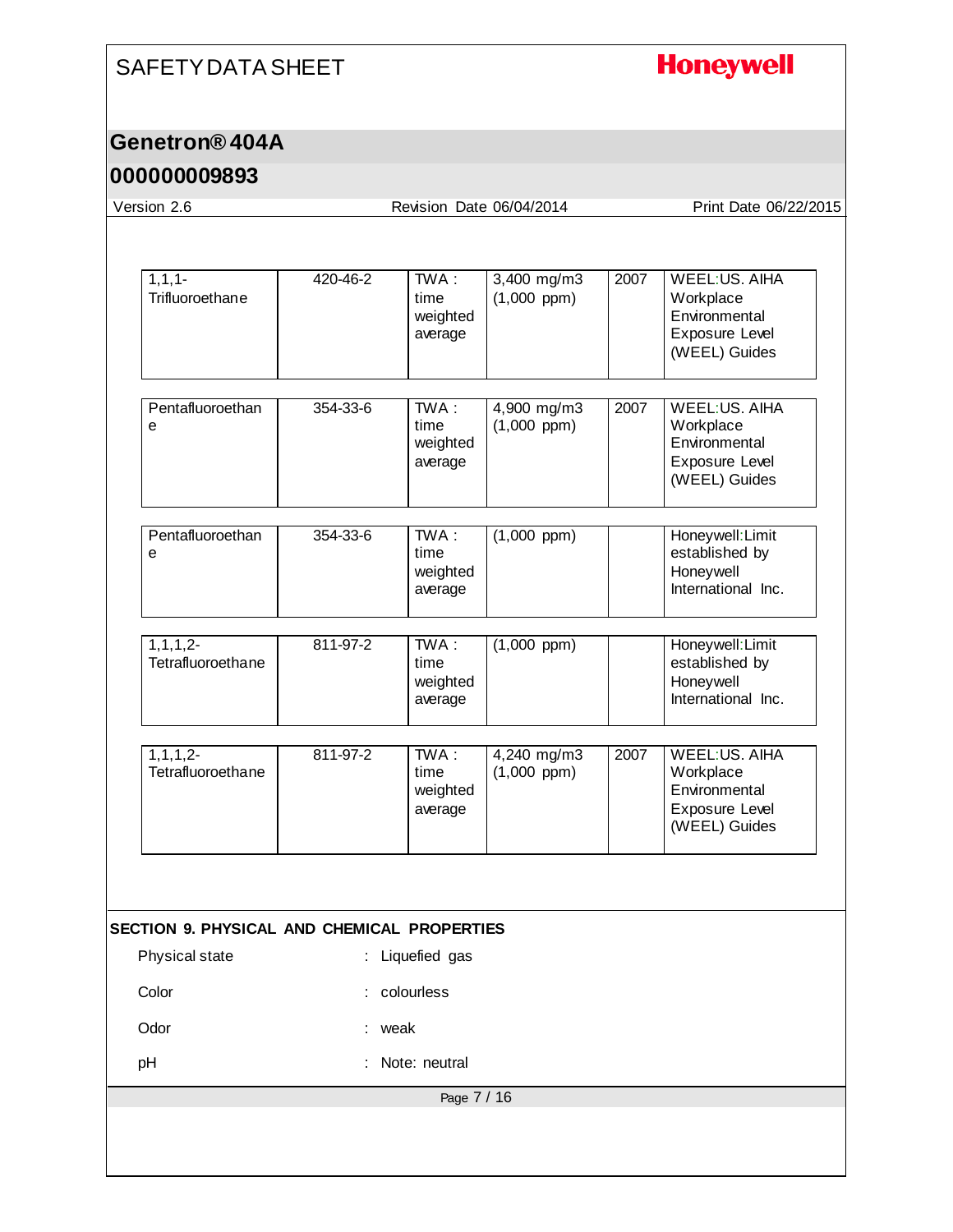# **Honeywell**

| Version 2.6                                | Revision Date 06/04/2014                                                    | Print Date 06/22/2015 |
|--------------------------------------------|-----------------------------------------------------------------------------|-----------------------|
|                                            |                                                                             |                       |
|                                            |                                                                             |                       |
| Melting point/freezing point               | : Note: no data available                                                   |                       |
| Boiling point/boiling range                | $-47.8 °C$<br>$\mathcal{L}^{\mathcal{L}}$                                   |                       |
| Flash point                                | : Note: not applicable                                                      |                       |
| Evaporation rate                           | $\therefore$ > 1<br>Method: Compared to CCI4.                               |                       |
| Lower explosion limit                      | : Note: None                                                                |                       |
| Upper explosion limit                      | : Note: None                                                                |                       |
| Vapor pressure                             | : $12,610$ hPa<br>at 21.1 °C(70.0 °F)<br>25,572 hPa<br>at 54.4 °C(129.9 °F) |                       |
| Vapor density                              | 3.43 Note: $(Air = 1.0)$<br>$\mathbb{Z}^{\times}$                           |                       |
| Density                                    | 1.08 g/cm3 at 21.1 °C<br>÷                                                  |                       |
| Water solubility                           | : Note: Very slightly soluble in cold water, hot water.                     |                       |
| Partition coefficient: n-<br>octanol/water | : log Pow: 1.06<br>Test substance: 1,1,1,2-tetrafluoroethane (HFC-134a)     |                       |
| Ignition temperature                       | : $< 750 °C$                                                                |                       |
| Decomposition temperature                  | $: >250$ °C                                                                 |                       |
|                                            | Page 8 / 16                                                                 |                       |
|                                            |                                                                             |                       |
|                                            |                                                                             |                       |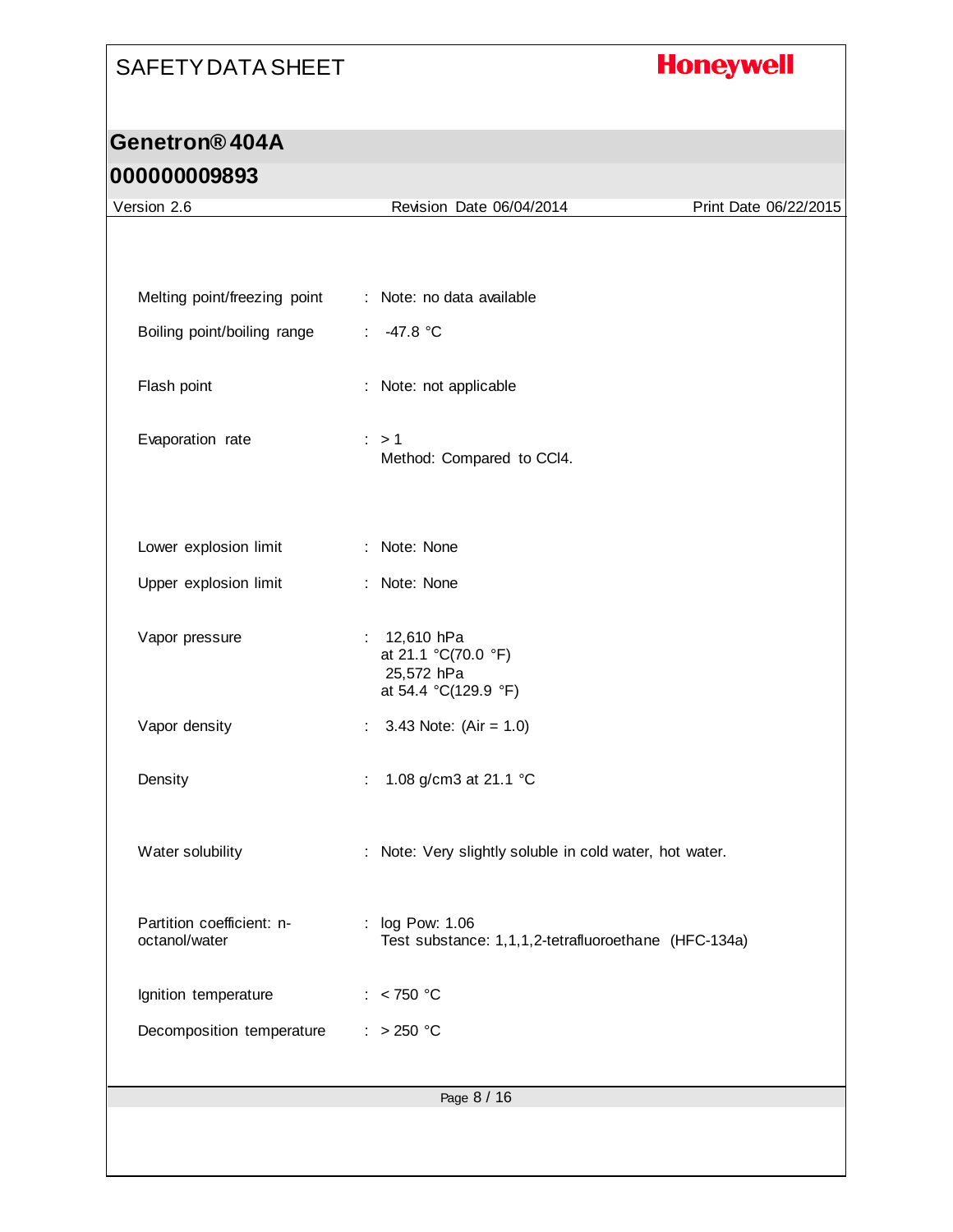# **Honeywell**

### **Genetron® 404A**

| Version 2.6                                        | Revision Date 06/04/2014                                                                                                                   | Print Date 06/22/2015 |
|----------------------------------------------------|--------------------------------------------------------------------------------------------------------------------------------------------|-----------------------|
|                                                    |                                                                                                                                            |                       |
| Global warming potential<br>(GWP)                  | : 3,784                                                                                                                                    |                       |
| Ozone depletion potential<br>(ODP)                 | $\therefore$ 0                                                                                                                             |                       |
| <b>SECTION 10. STABILITY AND REACTIVITY</b>        |                                                                                                                                            |                       |
| Chemical stability                                 | : Stable under normal conditions.                                                                                                          |                       |
| Possibility of hazardous<br>reactions              | : Hazardous polymerisation does not occur.                                                                                                 |                       |
| Conditions to avoid                                | : Pressurized container. Protect from sunlight and do not<br>expose to temperatures exceeding 50 °C.<br>Decomposes under high temperature. |                       |
|                                                    | Some risk may be expected of corrosive and toxic<br>decomposition products.<br>Can form a combustible mixture with air at pressures above  |                       |
|                                                    | atmospheric pressure.<br>Do not mix with oxygen or air above atmospheric pressure.                                                         |                       |
| Incompatible materials to<br>avoid                 | : Potassium<br>Calcium<br>Powdered metals<br>Finely divided aluminium<br>Magnesium                                                         |                       |
| Hazardous decomposition<br>products                | Zinc<br>: In case of fire hazardous decomposition products may be<br>produced such as:                                                     |                       |
|                                                    | Gaseous hydrogen fluoride (HF).<br>Carbonyl halides<br>Carbon monoxide                                                                     |                       |
|                                                    | Carbon dioxide (CO2)                                                                                                                       |                       |
| <b>SECTION 11. TOXICOLOGICAL INFORMATION</b>       |                                                                                                                                            |                       |
| Acute inhalation toxicity<br>1,1,1-Trifluoroethane | $LC50: > 540000$ ppm<br>Exposure time: 4 h<br>Species: rat                                                                                 |                       |
|                                                    | Page 9 / 16                                                                                                                                |                       |
|                                                    |                                                                                                                                            |                       |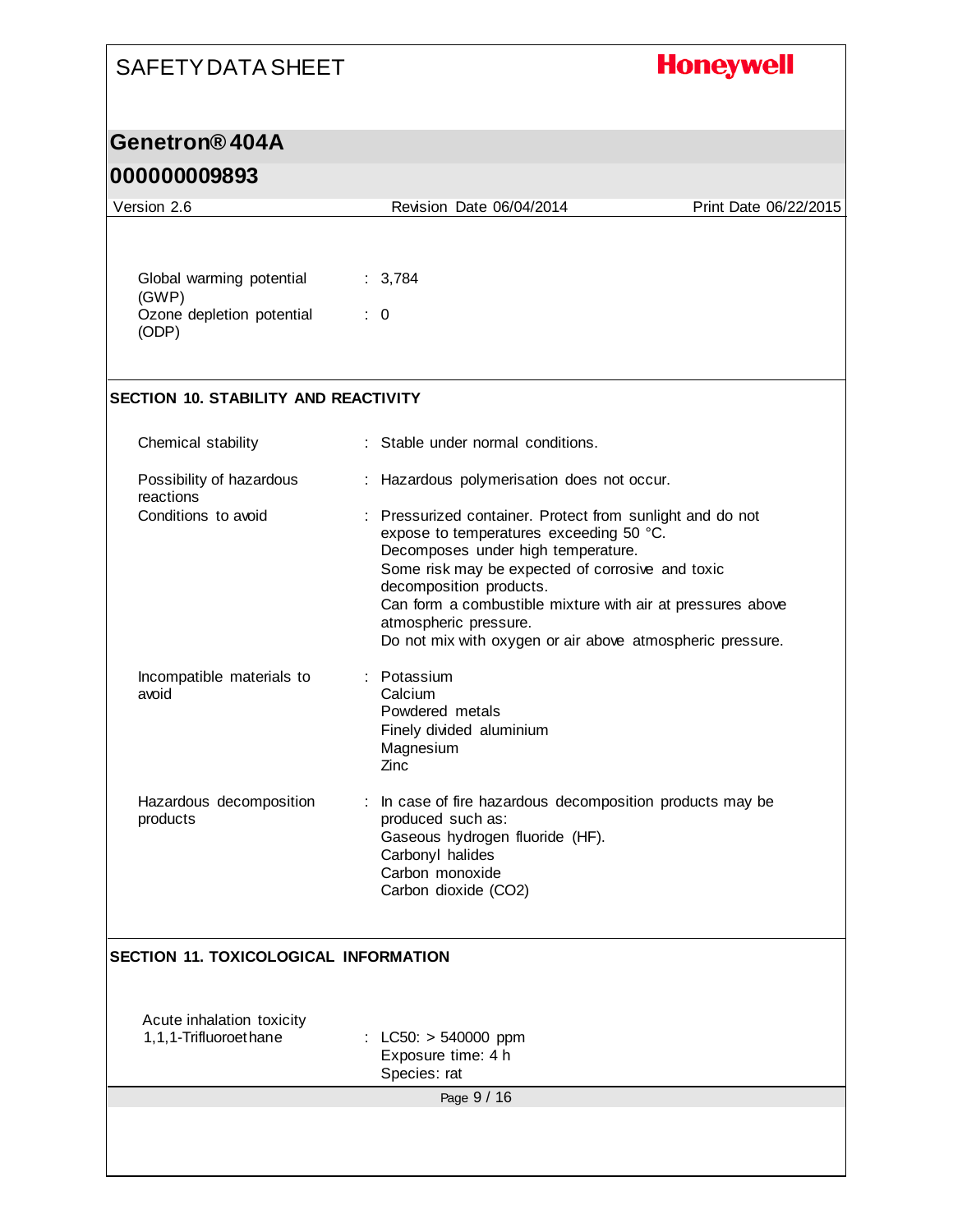# **Honeywell**

# **Genetron® 404A**

| Version 2.6                                     | Revision Date 06/04/2014                                                                                                                     | Print Date 06/22/2015 |
|-------------------------------------------------|----------------------------------------------------------------------------------------------------------------------------------------------|-----------------------|
|                                                 |                                                                                                                                              |                       |
|                                                 | $LC50:$ > 106 mg/l<br>Exposure time: 4 h<br>Species: rat                                                                                     |                       |
| Pentafluoroethane                               | $:$ > 769000 ppm<br>Exposure time: 4 h<br>Species: rat                                                                                       |                       |
| 1,1,1,2-Tetrafluoroethane                       | : LC50: $>$ 500000 ppm<br>Exposure time: 4 h<br>Species: rat                                                                                 |                       |
| Sensitisation<br>1,1,1-Trifluoroethane          | : Cardiac sensitization<br>Species: dogs<br>Note: 1,1,1,2-tetrafluoroethane (HFC-134a): Cardiac<br>sensitisation threshold (dog): 80000 ppm. |                       |
| Pentafluoroethane                               | Cardiac sensitization<br>Species: dogs<br>Note: No-observed-effect level<br>75 000 ppm<br>Lowest observable effect level<br>100 000 ppm      |                       |
| 1,1,1,2-Tetrafluoroethane                       | : Cardiac sensitization<br>Species: dogs<br>Note: No-observed-effect level<br>50 000 ppm<br>Lowest observable effect level<br>75 000 ppm     |                       |
| Repeated dose toxicity<br>1,1,1-Trifluoroethane | Species: rat<br>Application Route: Inhalation<br>Exposure time: (90 d)<br>NOEL: 40000 ppm<br>Subchronic toxicity                             |                       |
| Pentafluoroethane                               | : Species: rat<br>Application Route: Inhalation<br>Exposure time: (4 Weeks)                                                                  |                       |
|                                                 | Page 10 / 16                                                                                                                                 |                       |
|                                                 |                                                                                                                                              |                       |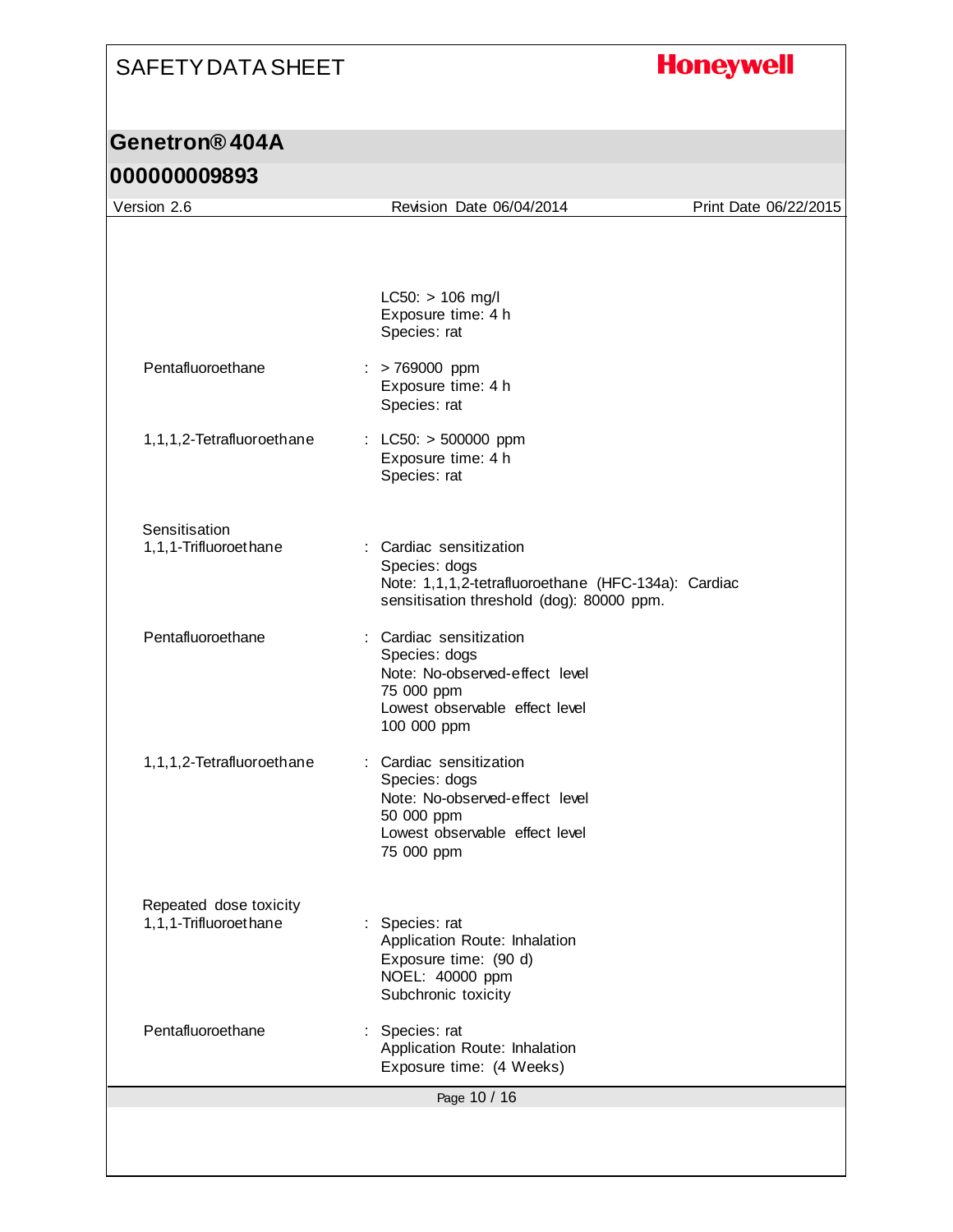# **Honeywell**

# **Genetron® 404A**

| Version 2.6                                    |    | Revision Date 06/04/2014                                                                                                                                                                     | Print Date 06/22/2015 |
|------------------------------------------------|----|----------------------------------------------------------------------------------------------------------------------------------------------------------------------------------------------|-----------------------|
|                                                |    | NOEL: 50000 ppm<br>Subchronic toxicity                                                                                                                                                       |                       |
| 1,1,1,2-Tetrafluoroethane                      |    | : Species: rat<br>NOEL: 40000 ppm                                                                                                                                                            |                       |
| Genotoxicity in vitro<br>1,1,1-Trifluoroethane |    | Test Method: Ames test<br>Result: negative                                                                                                                                                   |                       |
| Pentafluoroethane                              |    | Test Method: Ames test<br>Result: negative                                                                                                                                                   |                       |
| 1,1,1,2-Tetrafluoroethane                      | ÷. | Note: In vitro tests did not show mutagenic effects                                                                                                                                          |                       |
|                                                |    | Cell type: Human lymphocytes<br>Result: negative                                                                                                                                             |                       |
|                                                |    | : Cell type: Human lymphocytes<br>Result: negative                                                                                                                                           |                       |
|                                                |    | Cell type: Chinese Hamster Ovary Cells<br>Result: negative                                                                                                                                   |                       |
| Genotoxicity in vivo<br>1,1,1-Trifluoroethane  |    | Species: mouse<br>Cell type: Bone marrow<br>Application Route: Inhalation<br>Result: negative                                                                                                |                       |
| Teratogenicity<br>1,1,1-Trifluoroethane        |    | : Species: rat<br>Application Route: Inhalation exposure<br>NOAEL, Teratog:<br>40,000 ppm<br>NOAEL, Maternal:<br>40,000 ppm<br>Note: Did not show teratogenic effects in animal experiments. |                       |
|                                                |    | Species: rabbit<br>Application Route: Inhalation exposure<br>NOAEL, Teratog:<br>40,000 ppm                                                                                                   |                       |
|                                                |    | Page 11 / 16                                                                                                                                                                                 |                       |
|                                                |    |                                                                                                                                                                                              |                       |
|                                                |    |                                                                                                                                                                                              |                       |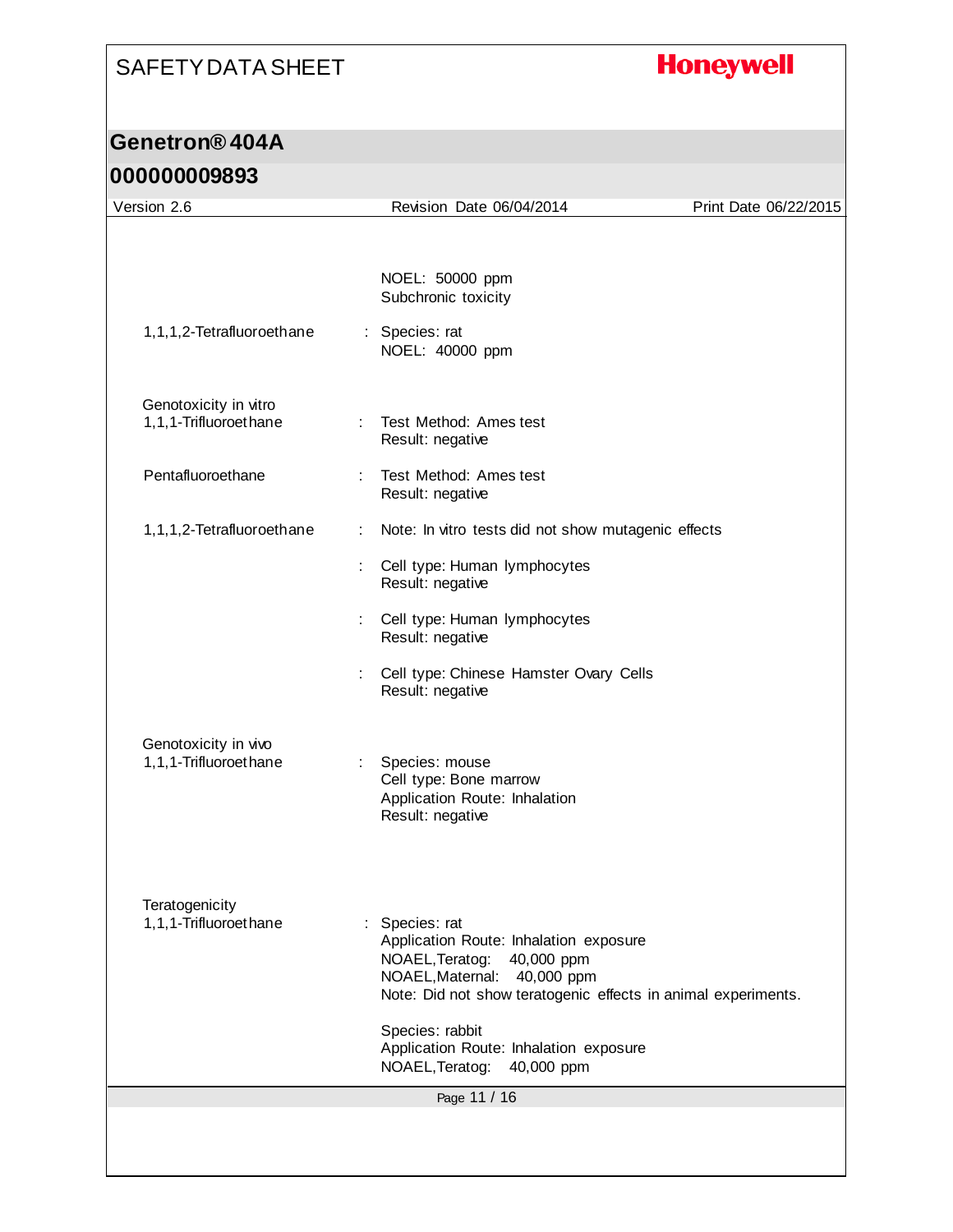# **Honeywell**

| <u>UUUUUUUUJOJJ</u>                          |                                                                                                                        |                                                                                                                                                                                                                                                                                                                                                                                                                                                                                                                                                                                                                                                                                                 |                       |
|----------------------------------------------|------------------------------------------------------------------------------------------------------------------------|-------------------------------------------------------------------------------------------------------------------------------------------------------------------------------------------------------------------------------------------------------------------------------------------------------------------------------------------------------------------------------------------------------------------------------------------------------------------------------------------------------------------------------------------------------------------------------------------------------------------------------------------------------------------------------------------------|-----------------------|
| Version 2.6                                  | Revision Date 06/04/2014                                                                                               |                                                                                                                                                                                                                                                                                                                                                                                                                                                                                                                                                                                                                                                                                                 | Print Date 06/22/2015 |
|                                              | NOAEL, Maternal: 40,000 ppm                                                                                            | Note: Did not show teratogenic effects in animal experiments.                                                                                                                                                                                                                                                                                                                                                                                                                                                                                                                                                                                                                                   |                       |
| Pentafluoroethane                            | Species: rabbit<br>Application Route: Inhalation exposure<br>NOAEL, Teratog: 50,000 ppm<br>NOAEL, Maternal: 50,000 ppm | Note: Did not show teratogenic effects in animal experiments.                                                                                                                                                                                                                                                                                                                                                                                                                                                                                                                                                                                                                                   |                       |
|                                              | Species: rat<br>Application Route: Inhalation exposure<br>NOAEL, Teratog:<br>NOAEL, Maternal: 50,000 ppm               | 50,000 ppm<br>Note: Did not show teratogenic effects in animal experiments.                                                                                                                                                                                                                                                                                                                                                                                                                                                                                                                                                                                                                     |                       |
| Further information                          |                                                                                                                        | Note: Acute Health Hazard Ethane, pentafluoro- (HFC-125):<br>Cardiac sensitisation threshold (dog): 75000 ppm. 1,1,1-<br>trifluoroethane (HFC-143a): Cardiac sensitisation threshold<br>(dog): >250000 ppm. 1,1,1,2-tetrafluoroethane (HFC-134a):<br>Cardiac sensitisation threshold (dog): 80000 ppm. Vapours<br>are heavier than air and can cause suffocation by reducing<br>oxygen available for breathing. Irritating to eyes and skin.<br>Rapid evapouration of the liquid may cause frostbite. Avoid<br>skin contact with leaking liquid (danger of frostbite). May<br>cause cardiac arrhythmia. Chronic Health Hazard 1,1,1-<br>trifluoroethane (HFC-143a): Not mutagenic in AMES Test. |                       |
| <b>SECTION 12. ECOLOGICAL INFORMATION</b>    |                                                                                                                        |                                                                                                                                                                                                                                                                                                                                                                                                                                                                                                                                                                                                                                                                                                 |                       |
| <b>Biodegradability</b><br>Pentafluoroethane | : Result: Not readily biodegradable.<br>Value: 5 %<br>Method: OECD 301 D                                               |                                                                                                                                                                                                                                                                                                                                                                                                                                                                                                                                                                                                                                                                                                 |                       |
| <b>Further information on ecology</b>        |                                                                                                                        |                                                                                                                                                                                                                                                                                                                                                                                                                                                                                                                                                                                                                                                                                                 |                       |
| Additional ecological<br>information         |                                                                                                                        | : This product is subject to U.S. Environmental Protection<br>Agency Clean Air Act Regulations at 40 CFR Part 82.<br>This product contains greenhouse gases which may<br>contribute to global warming. Do NOT vent to the atmosphere.<br>To comply with provisions of the U.S. Clean Air Act, any                                                                                                                                                                                                                                                                                                                                                                                               |                       |
|                                              | Page 12 / 16                                                                                                           |                                                                                                                                                                                                                                                                                                                                                                                                                                                                                                                                                                                                                                                                                                 |                       |
|                                              |                                                                                                                        |                                                                                                                                                                                                                                                                                                                                                                                                                                                                                                                                                                                                                                                                                                 |                       |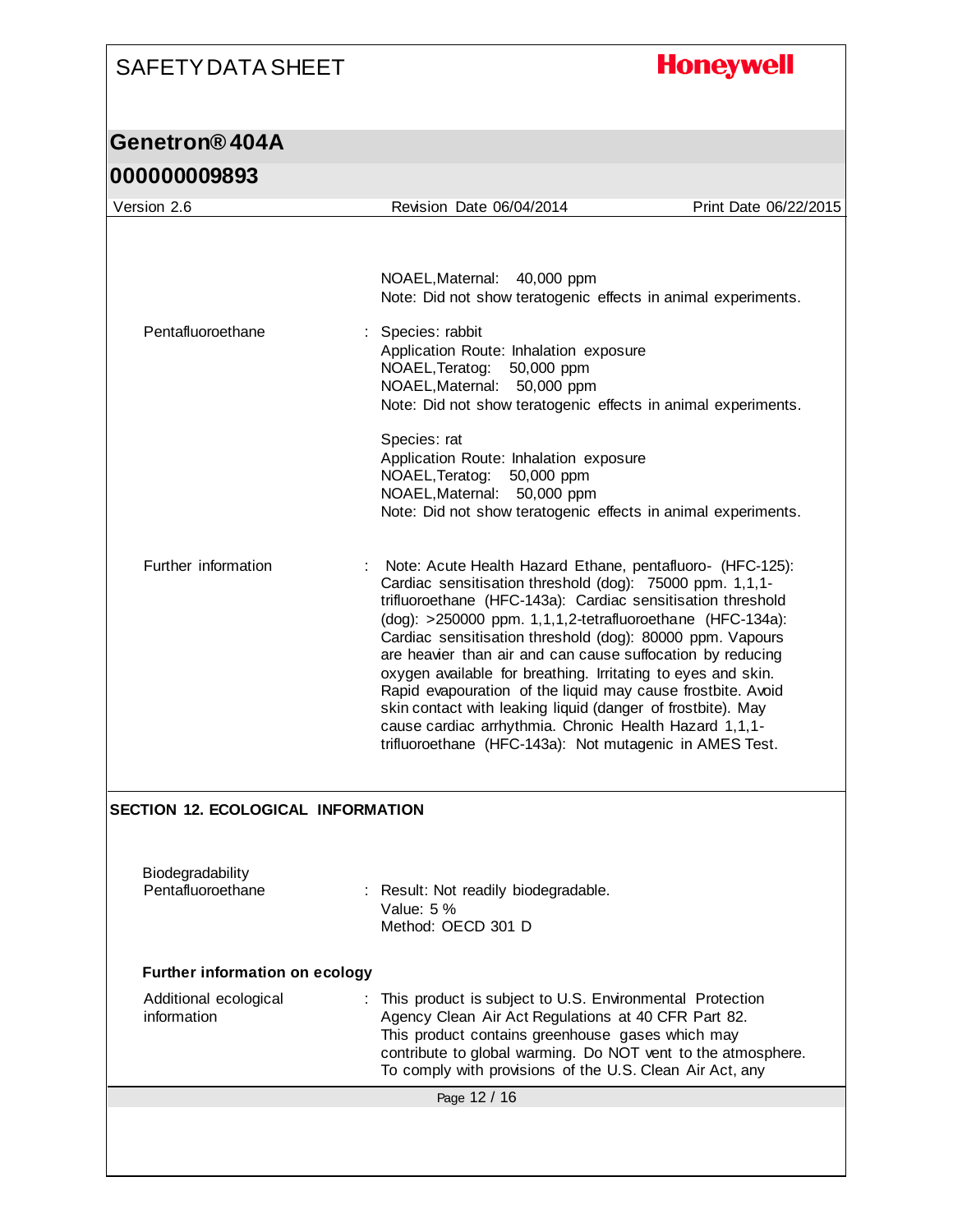# **Honeywell**

### **Genetron® 404A**

| Version 2.6        |                                                                                                                                                                  |              | Revision Date 06/04/2014                                                                                                                                       | Print Date 06/22/2015 |
|--------------------|------------------------------------------------------------------------------------------------------------------------------------------------------------------|--------------|----------------------------------------------------------------------------------------------------------------------------------------------------------------|-----------------------|
|                    |                                                                                                                                                                  |              | residual must be recovered.                                                                                                                                    |                       |
|                    | <b>SECTION 13. DISPOSAL CONSIDERATIONS</b>                                                                                                                       |              |                                                                                                                                                                |                       |
| Disposal methods   |                                                                                                                                                                  | regulations. | : Observe all Federal, State, and Local Environmental                                                                                                          |                       |
| Note               |                                                                                                                                                                  |              | This product is subject to U.S. Environmental Protection<br>Agency Clean Air Act Regulations Section 608 in 40 CFR Part<br>82 regarding refrigerant recycling. |                       |
|                    | <b>SECTION 14. TRANSPORT INFORMATION</b>                                                                                                                         |              |                                                                                                                                                                |                       |
| <b>DOT</b>         | UN/ID No.<br>Proper shipping name<br><b>Class</b><br>Packing group<br><b>Hazard Labels</b>                                                                       |              | $:$ UN 3337<br>: REFRIGERANT GAS R 404A<br>2.2<br>2.2                                                                                                          |                       |
| <b>IATA</b>        | UN/ID No.<br>Description of the goods<br>Class<br><b>Hazard Labels</b><br>Packing instruction (cargo<br>aircraft)<br>Packing instruction<br>(passenger aircraft) |              | : UN 3337<br>: REFRIGERANT GAS R 404A<br>: 2.2<br>: 2.2<br>: 200<br>: 200                                                                                      |                       |
| <b>IMDG</b>        | UN/ID No.<br>Description of the goods<br>Class<br><b>Hazard Labels</b><br>EmS Number<br>Marine pollutant<br><b>SECTION 15. REGULATORY INFORMATION</b>            |              | <b>UN 3337</b><br>REFRIGERANT GAS R 404A<br>2.2<br>2.2<br>: F-C, S-V<br>no                                                                                     |                       |
| <b>Inventories</b> |                                                                                                                                                                  |              |                                                                                                                                                                |                       |
|                    |                                                                                                                                                                  |              | Page 13 / 16                                                                                                                                                   |                       |
|                    |                                                                                                                                                                  |              |                                                                                                                                                                |                       |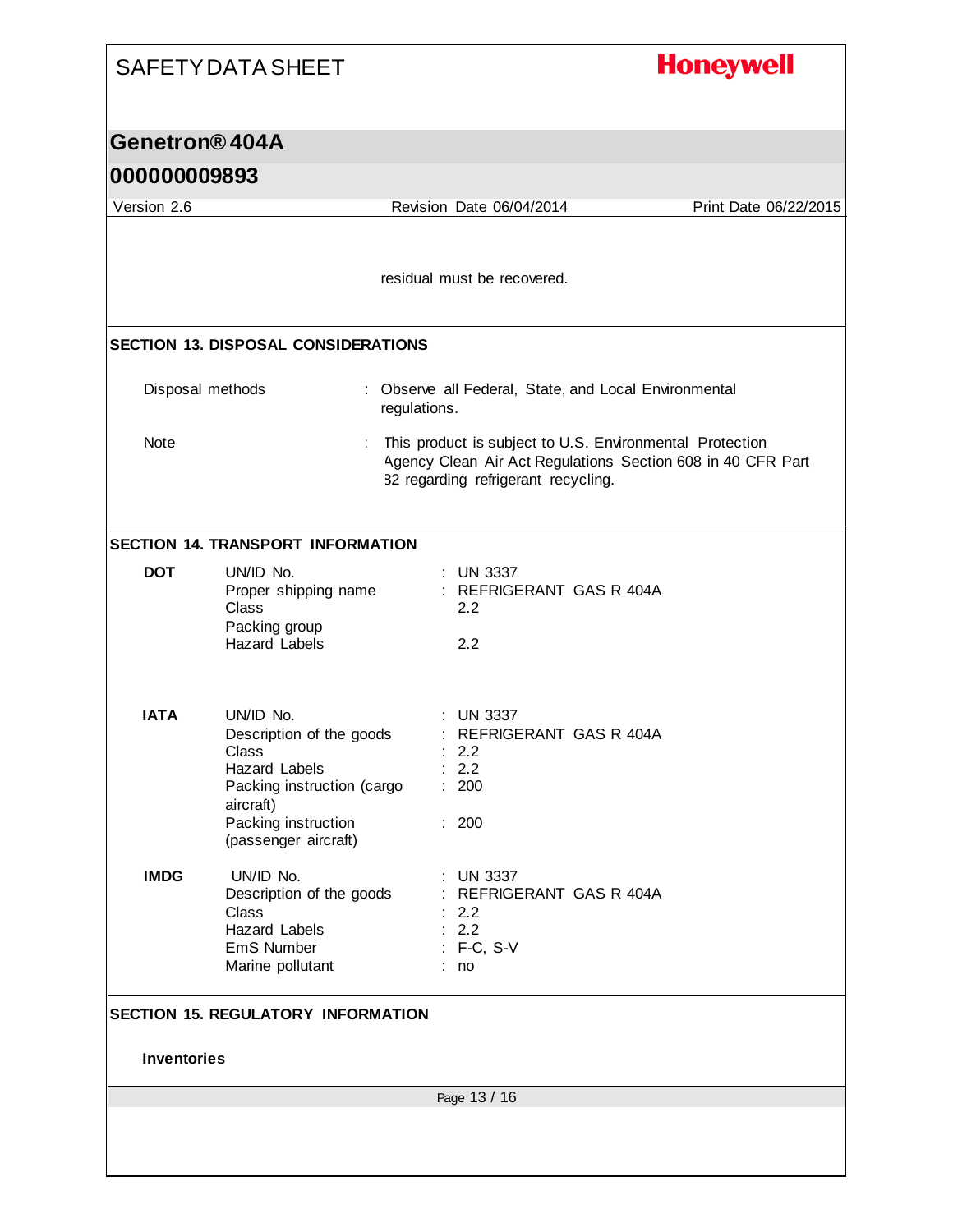# **Honeywell**

## **Genetron® 404A**

| Version 2.6                                                                                   |  | Revision Date 06/04/2014                                                                                                                                                                             | Print Date 06/22/2015 |  |  |  |
|-----------------------------------------------------------------------------------------------|--|------------------------------------------------------------------------------------------------------------------------------------------------------------------------------------------------------|-----------------------|--|--|--|
|                                                                                               |  |                                                                                                                                                                                                      |                       |  |  |  |
| US. Toxic Substances<br>Control Act                                                           |  | : On TSCA Inventory                                                                                                                                                                                  |                       |  |  |  |
| Australia. Industrial<br>Chemical (Notification and<br>Assessment) Act                        |  | : On the inventory, or in compliance with the inventory                                                                                                                                              |                       |  |  |  |
| Canada, Canadian<br>Environmental Protection<br>Act (CEPA). Domestic<br>Substances List (DSL) |  | : All components of this product are on the Canadian DSL.                                                                                                                                            |                       |  |  |  |
| Japan. Kashin-Hou Law<br>List                                                                 |  | : On the inventory, or in compliance with the inventory                                                                                                                                              |                       |  |  |  |
| Korea. Toxic Chemical<br>Control Law (TCCL) List                                              |  | : On the inventory, or in compliance with the inventory                                                                                                                                              |                       |  |  |  |
| Philippines. The Toxic<br>Substances and Hazardous<br>and Nuclear Waste Control<br>Act        |  | : On the inventory, or in compliance with the inventory                                                                                                                                              |                       |  |  |  |
| China. Inventory of Existing<br><b>Chemical Substances</b>                                    |  | : On the inventory, or in compliance with the inventory                                                                                                                                              |                       |  |  |  |
| NZIOC - New Zealand                                                                           |  | : On the inventory, or in compliance with the inventory                                                                                                                                              |                       |  |  |  |
| <b>National regulatory information</b>                                                        |  |                                                                                                                                                                                                      |                       |  |  |  |
| <b>SARA 302 Components</b>                                                                    |  | : SARA 302: No chemicals in this material are subject to the<br>reporting requirements of SARA Title III, Section 302.                                                                               |                       |  |  |  |
| <b>SARA 313 Components</b>                                                                    |  | SARA 313: This material does not contain any chemical<br>components with known CAS numbers that exceed the<br>threshold (De Minimis) reporting levels established by SARA<br>Title III, Section 313. |                       |  |  |  |
| SARA 311/312 Hazards                                                                          |  | : Acute Health Hazard<br>Sudden Release of Pressure Hazard                                                                                                                                           |                       |  |  |  |
| Page 14 / 16                                                                                  |  |                                                                                                                                                                                                      |                       |  |  |  |
|                                                                                               |  |                                                                                                                                                                                                      |                       |  |  |  |
|                                                                                               |  |                                                                                                                                                                                                      |                       |  |  |  |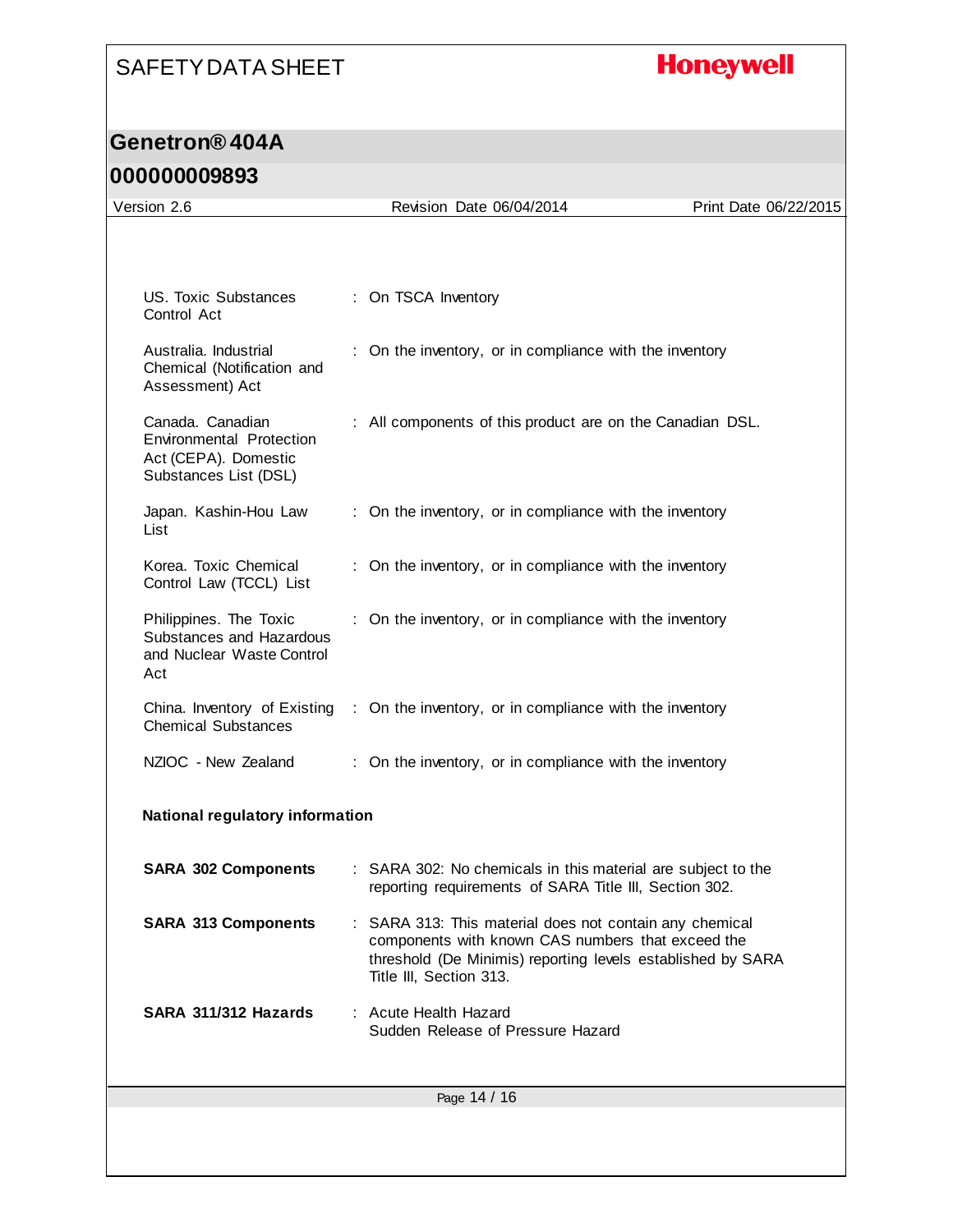# **Honeywell** SAFETY DATA SHEET **Genetron® 404A 000000009893** Version 2.6 Revision Date 06/04/2014 Print Date 06/22/2015 **California Prop. 65** : This product does not contain any chemicals known to State of California to cause cancer, birth defects, or any other reproductive harm. **New Jersey RTK** : 1,1,1-Trifluoroethane 420-46-2 **WHMIS Classification** : A: Compressed Gas This product has been classified according to the hazard criteria of the CPR and the MSDS contains all of the information required by the CPR. **Global warming potential** : 3,784 **Ozone depletion potential**  : 0 **(ODP) SECTION 16. OTHER INFORMATION HMIS III NFPA** Health hazard : 1 2 Flammability : 1 1 1 Physical Hazard : 0 Instability in the contract of the contract of the contract of the contract of the contract of the contract of the contract of the contract of the contract of the contract of the contract of the contract of the contract of Hazard rating and rating systems (e.g. HMIS® III, NFPA): This information is intended solely for the use of individuals trained in the particular system. **Further information** The information provided in this Safety Data Sheet is correct to the best of our knowledge, information and belief at the date of its publication. The information given is designed only as a Page 15 / 16